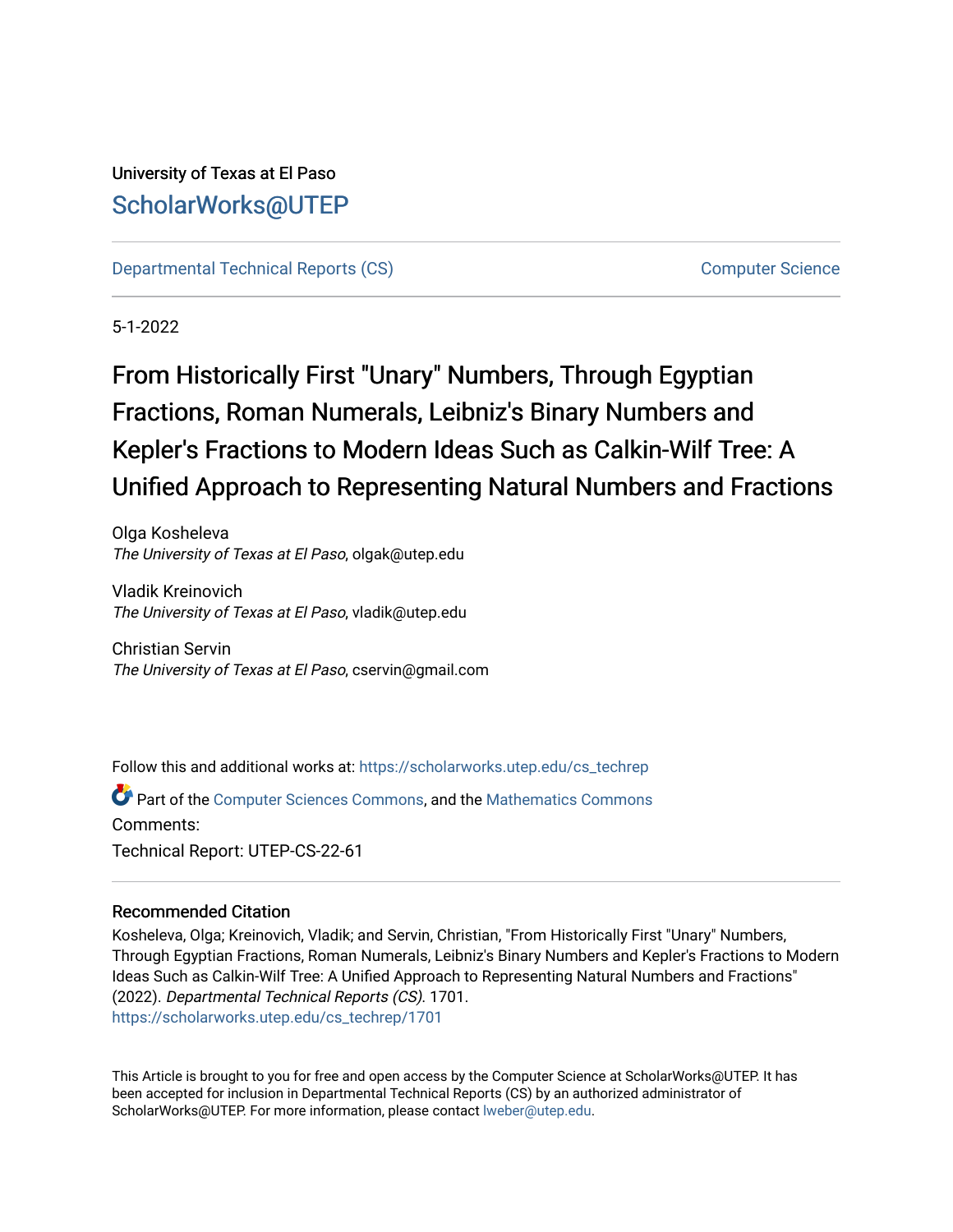

## VIII International Forum on Teacher Education

## From Historically First "Unary" Numbers, Through Egyptian Fractions, Roman Numerals, Leibniz's Binary Numbers and Kepler's Fractions to Modern Ideas Such as Calkin-Wilf Tree: A Unified Approach to Representing Natural Numbers and Fractions

## Olga M. Kosheleva (a), Vladik Kreinovich\* (b), Christian Servin (c)

*(a), (b) University of Texas at El Paso, El Paso, Texas 79967, USA, [olgak@utep.edu,](mailto:olgak@utep.edu) [vladik@utep.edu,](mailto:vladik@utep.edu) (c) El Paso Community College, 919 Hunter, El Paso, Texas 79915, USA, cservin@gmail.com*

#### **Abstract**

In our analysis, we explore the relation between the foundations of arithmetic, especially related definitions of numbers, and the resulting notations. For example, widely used Peano axioms describe natural numbers as containing 0 and containing, for each x, the next number  $x + 1$ . The corresponding definition naturally leads to the historically first representation of natural numbers as I, II, III, IIII, etc. Allowing addition and multiplication by 2 (and powers of 2) leads to binary numbers, allowing general multiplication to decimal numbers, etc. It turns out that a similar foundational description can be found for most historical representations of natural and fractions. For example, allowing the division of 1 by a natural number leads to Egyptian fractions, allowing generic division of integers leads to common fractions, etc.

We believe that exposing students (and teachers) to at least some of these results will help them better understand the relation between different number representations, and thus, will make it easier for them to master the corresponding techniques.

*Keywords*: natural numbers and fractions, history of mathematics, foundations of mathematics, binary numbers, Egyptian fractions

\* Corresponding author. E-mail: vladik@utep.edu

In elementary mathematics classes, students are often overwhelmed by different representations of numbers and corresponding operations: usual fractions, decimal representations, binary numbers, etc. What often helps is when students learn the history of these representations, see the limitations of seemingly reasonable representations like Roman numerals, and how other representations overcame these limitations. Still, history was developed somewhat randomly, so the historical sequence is still somewhat chaotic. We believe that providing a unified approach for all these representations would help describe their sequence in a more logical way and thus, help the students even more.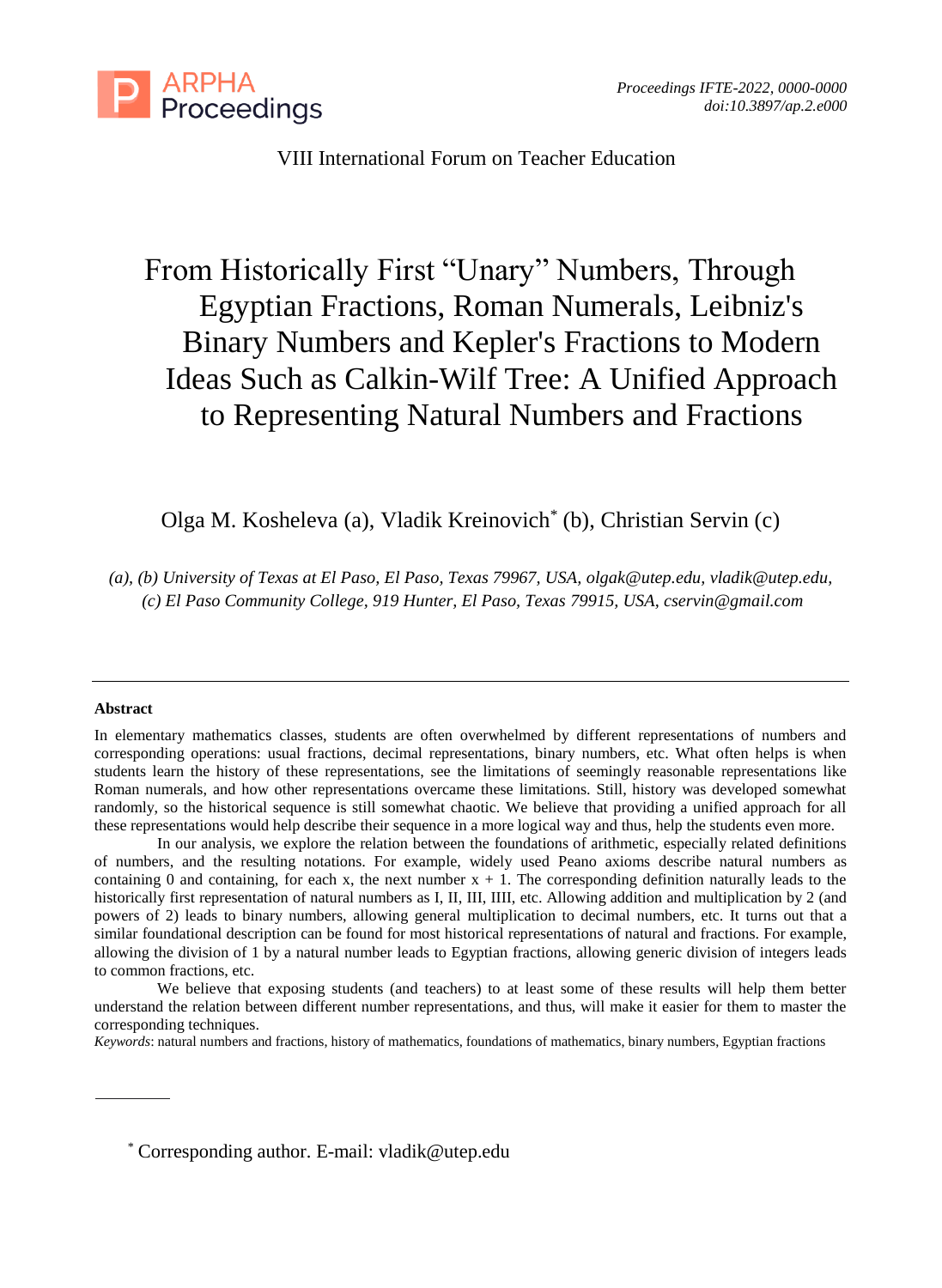© 2022 Olga M. Kosheleva, Vladik Kreinovich, Christian Servin This is an open access article distributed under the terms of the Creative Commons Attribution

License (CC BY 4.0), which permits unrestricted use, distribution, and reproduction in any medium, provided the original author and source are credited.

Published by Kazan federal university and peer-reviewed under responsibility of IFTE-2022 (VIII International Forum on Teacher Education)

#### **Introduction**

In elementary mathematics classes, students are often overwhelmed by different representations of numbers and corresponding operations: usual fractions, decimal representations, binary numbers, etc. What often helps is when students learn the history of these representations, learn the limitations of seemingly reasonable representations like Roman numerals, and learn how other representations overcame these limitations.

Still, history was developed somewhat randomly, so the historical sequence is still somewhat chaotic. We believe that providing a systematic unified approach for all these representations would help describe their sequence in a more logical way and thus, help the students even more.

#### **Purpose and objectives of the study**

The main purpose of this study is to provide a systematic unified approach to historical number representations. We believe that exposing students (and teachers) to such a unified approach will help them better understand the relation between different number representations, and thus, will make it easier for them to master the corresponding techniques.

#### **Literature review**

There exist many books and paper on historical number systems and number representations; see, e.g., (Boyer & Merzbach, 2011), (Kosheleva & Villaverde, 2018) and references therein. These books and papers describe different representation of numbers, describe the practical motivation for these representations, describe how these representations historically evolved, and what were their strengths and limitations.

The problem is that most of these papers concentrated on a single historical representation  $-$  or, at best, on a few related historical representations. These papers do not provide a systematic unified view of different representations and thus, make it difficult to use several different representations when teaching students.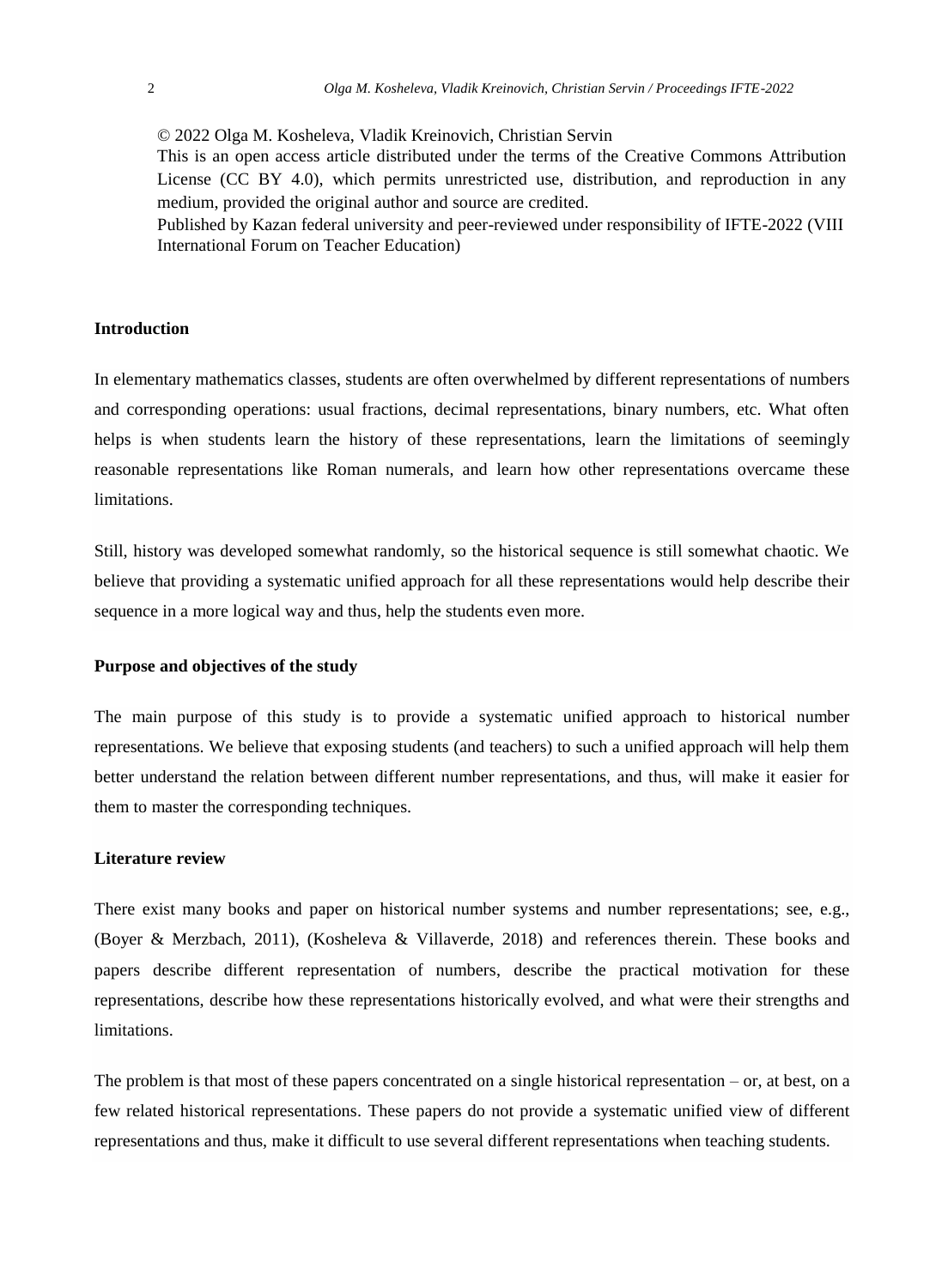#### **Methodology**

In our analysis, we explore the relation between the foundations of arithmetic, especially related definitions of numbers, and the resulting representations.

#### **Analysis of the problem**

A set of objects is usually described by:

- listing basic objects and
- listing allowed operations, operations that enable us to construct new objects.

For numbers, this means that:

- we list several basic numbers, and
- we list operations that can be used to construct new numbers.

Let us describe what types of numbers and what operations we will consider in this paper.

In this paper, we will focus of two types of numbers:

- non-negative integers, also known as *natural* numbers 0, 1, 2, …, and
- non-negative fractions, also known as non-negative *rational* numbers.

For integers, natural arithmetic operations are addition, subtraction, and multiplication – and it is also natural to consider powers, since a power is nothing else but a repeated multiplication. For rational numbers, there is an additional arithmetic operation: division.

Addition, subtraction, and multiplication are exactly operations which are directly hardware supported in modern computers; see, e.g., (Knuth, 1980). To be more precise, only addition and multiplication are directly hardware supported, subtraction  $a - b$  is reduced to addition  $a + (-b)$  by using so-called 2'scomplement representation of negative numbers.

All other computations are performed, in effect, as a sequence of additions and multiplications. For example, when we ask a computer to compute the value of a special function like  $exp(x)$  or  $sin(x)$ , the computer actually computes the sum of the first few terms of the corresponding Taylor series, i.e.,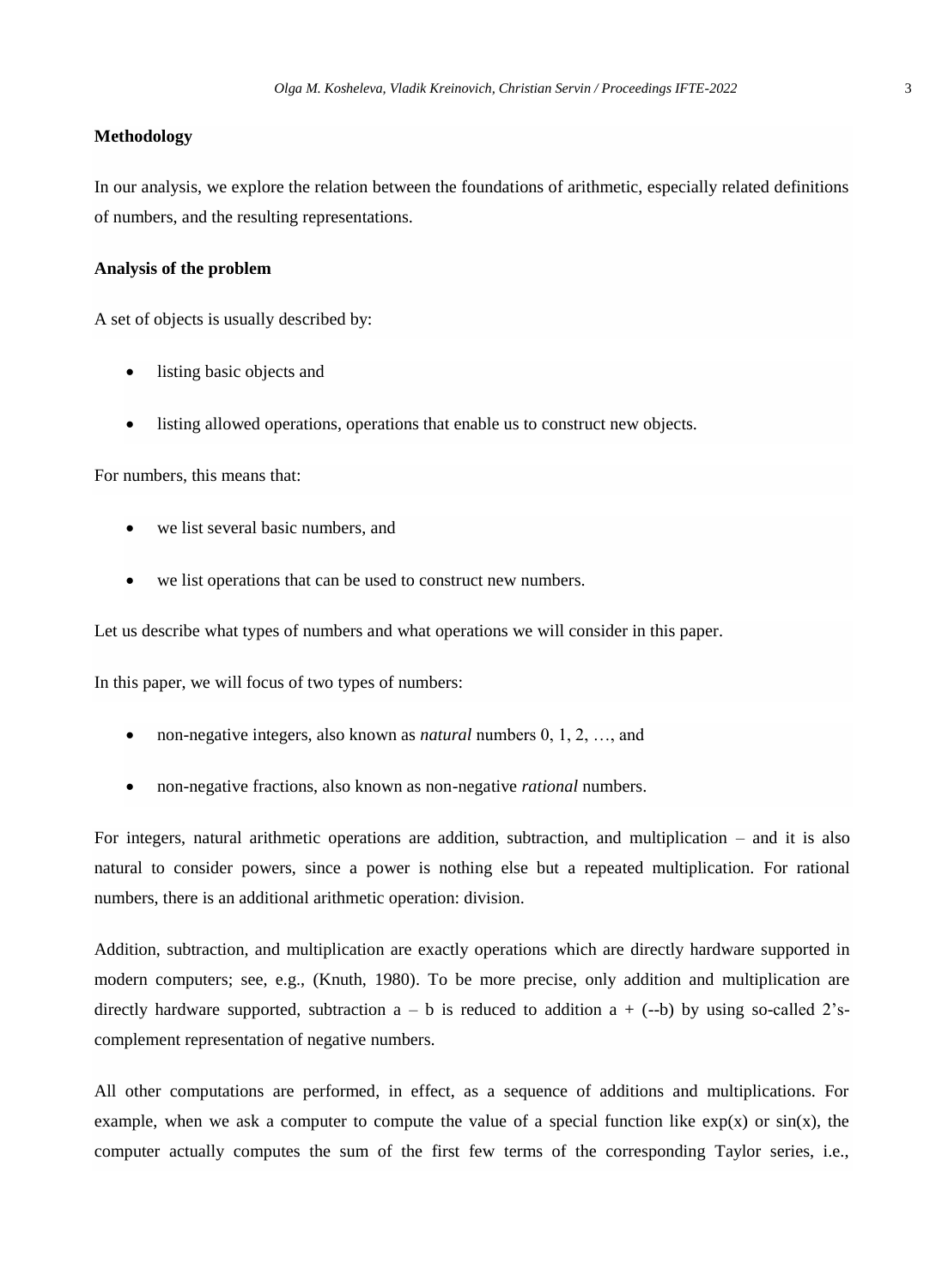computes the value of the corresponding polynomial by performing the appropriate sequence of additions and multiplications.

How is division represented in a computer? Since computers use binary numbers, the simplest division for computers is division by  $2 - it$  simply shifts the binary point, similarly to how division by 10 is the easiest for us humans, who use decimal system. A general division  $a / b$  is implemented in a computer as the product a  $*(1 / b)$ , where the inverse  $1 / b$  is actually computed as a sequence of additions and multiplications.

Also, in the computers, simplest special cases of addition and subtraction – namely, the operations of adding one and subtracting one – are usually hardware supported as separate operations, which in computer science are usually denoted by  $++$  (next integer) and  $--$  (previous integer). These separate operations make sense: indeed, adding one is a very frequent operation corresponding to counting, and since adding one is much faster than the general addition, implementing adding 1 as a separate hardware supported operation enables us to decrease computation time.

Let us analyze what number systems we can get if we use some of these operations. We will start with number systems describing natural numbers, and then move to number systems describing non-negative fractions.

It is important to notice that while this way, we do describe, in a systematic way, practically all historically proposed number systems, the resulting systematic order in which we present these systems will be sometimes different from the historic order – i.e., the order in which these systems are usually represented in books on history of mathematics.

## **What if we only use ++ to represent natural numbers: from historically first representation of numbers to Peano arithmetic**

Let us start with the case when, to construct new natural numbers, we use only one arithmetic operation, namely the simplest arithmetic operation  $++$  of adding 1. What basic natural numbers do we need to have in such a description? Since we want to represent 0, and 0 cannot be described as a natural number  $+1$ , we therefore have to have 0 as one of the basic numbers. There is no need to have any other basic number: once we have 0, we can construct any natural number by adding an appropriate number if 1s: 1 is  $0 + 1$ , 2 is  $0 + 1 + 1$ , etc.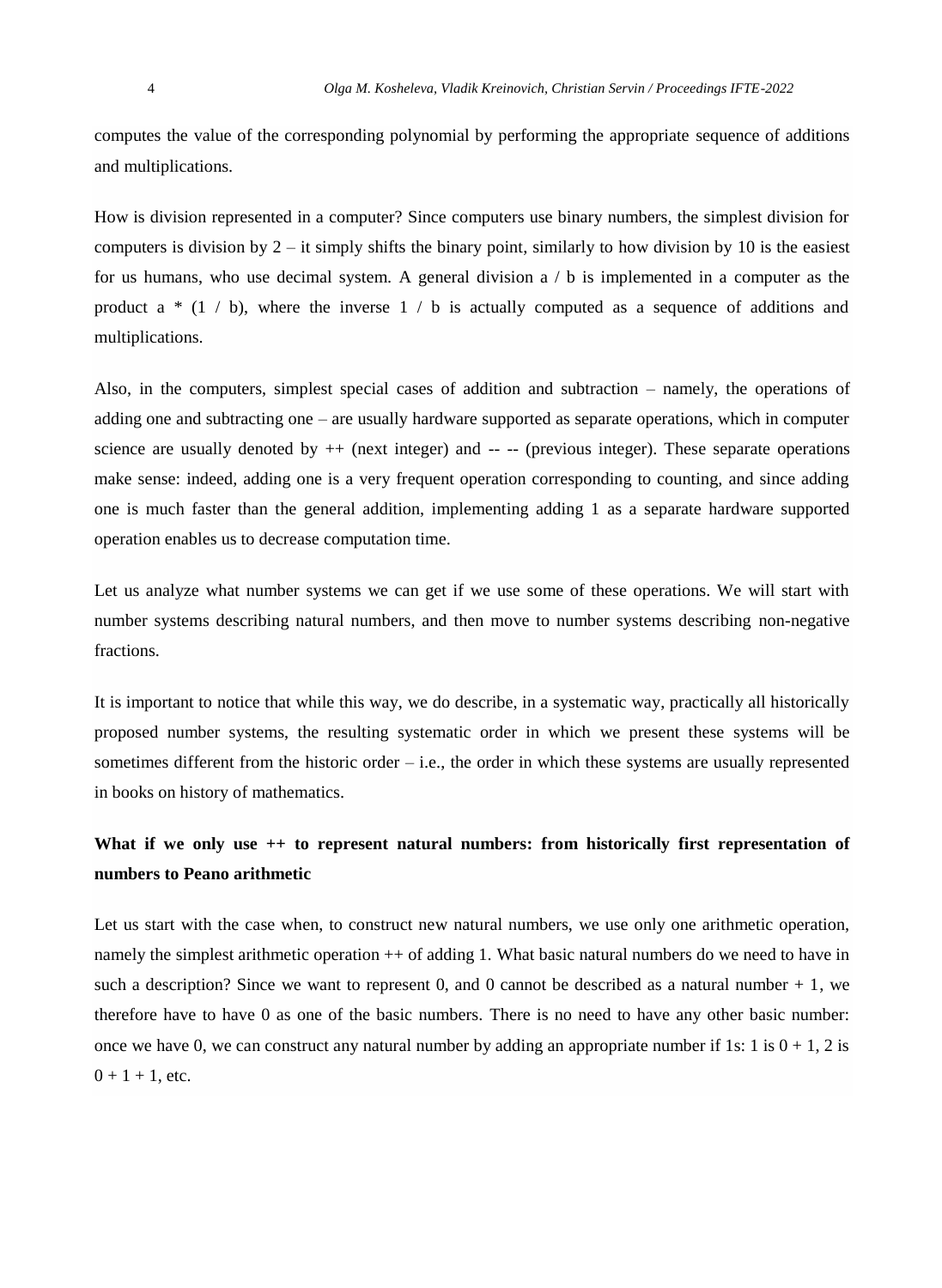This is exactly how natural numbers are described in so-called Peano arithmetic, the most well-known and the most widely used formal description of natural numbers:

- 0 is a natural number, and
- if n is a natural number, then the next value which in Peano arithmetic is usually denoted by  $s(n)$ – is also a natural number.

What representation of natural numbers do we get this way? In this approach, each natural number can be described by listing all adding-one operations that we need to apply to 0 to get this number. If we denote one application of the adding-one operation by a vertical line, then numbers 1, 2, 3, 4, etc. are represented as, correspondingly, I, II, III, IIII, etc. This is known as the *unary* number system, since we use only one symbol to represent all natural numbers -- as opposed to, e.g., the usual decimal system where we use ten different symbols 0, 1, …, 9. The unary system is exactly how our ancestors counted: e.g., if they needed to record that someone borrowed 13 sheep, they scratched 13 lines on a stick. For small numbers, this is how 1, 2, 3, and sometimes 4 were represented in Roman numerals – and this is how such numbers are marked on grandfather's clocks.

An important feature is that in this representation, there is exactly one way to represent a given natural number: namely, to represent a number n, we write down II...I, where I is repeated n times.

#### **What if we also use addition: Biblical numbers**

Let us recall that the simplest arithmetic operation is addition, and the ++ operation of adding one is the simplest particular case of this operation. In the previous section, we considered the case when we only use ++. A limitation of this representation is that it takes too much space: e.g., to represent number 1000, we need to use 1000 symbols. To make representations shorter, a natural idea is to use other arithmetic operations. The natural next operation is full addition,

So, instead of a single symbol, we use several symbols describing several different natural numbers, and we form other natural numbers by adding the given numbers. Such systems have indeed been ubiquitous in the ancient world. For example, to describe numbers in the Hebrew Bible, the first 9 letters of the Hebrew letters of the Hebrew alphabet were assigned values 1 through 9, the next 9 letters 10, 20, …, 90, then 100, etc. This provides for a more compact representation: e.g., we only need 3 symbols to represent the number 144 – the symbols for 100, 40, and 4.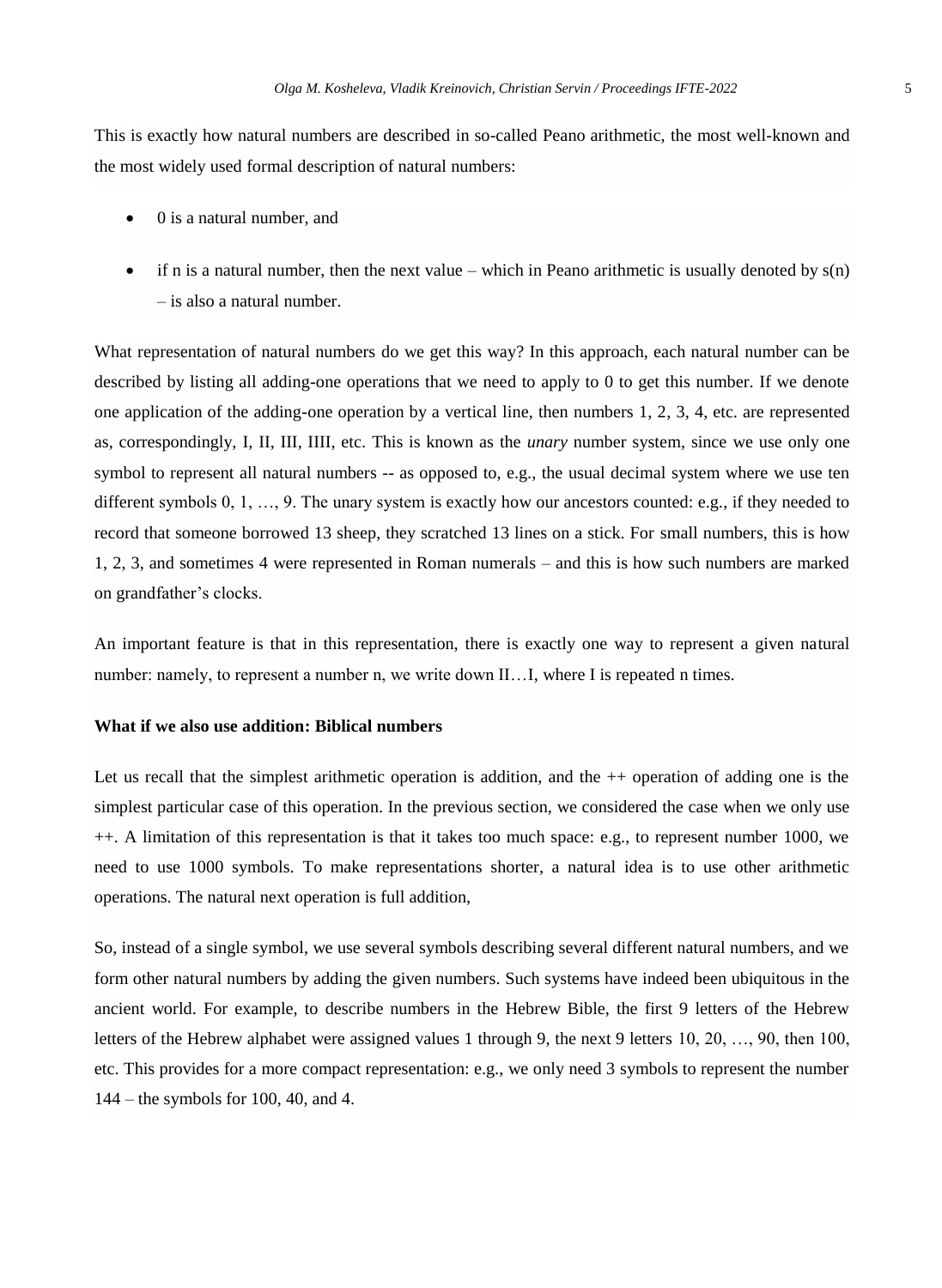The disadvantage is that, in principle, the representation stops being unique: e.g., the number 16 can be, in principle, represented both as  $10 + 7$ , and as  $9 + 6$ , and such a 9-using representation was actually used; see, e.g, (Kosheleva & Kreinovich, 2019) and references therein.

#### **What if we also allow subtraction: Roman numerals**

To get an even more compact representation, it is reasonable to allow other operations. The simplest operation that we did not use was subtraction. This is how the Roman numerals were built: we start with symbols describing several natural numbers, such as I for 1, V for 5, X for 10, L for 50, C for 100, D for 500, and M for 1000, and then we use addition and subtraction to represent other natural numbers.

If a symbol for a smaller number follow the symbol for a larger number, it means addition, otherwise it means subtraction. For example, 144 was represented as CXLIV, which means  $100 + (50 - 1) + (5 - 1)$ .

This system also allows several different representations for the same number: e.g., the number 4 was sometimes represented as IIII and sometimes as IV.

#### **What if we allow the simplest possible multiplication – multiplication by 2: binary numbers**

The next-in-complexity arithmetic operation is multiplication. The simplest multiplication is, of course, multiplication by 0 or 1, but such multiplication does not lead to any new natural numbers. The simplest multiplication that leads to new natural numbers is multiplication by 2. This leads to a binary number system, in which every natural number is represented as the sum of appropriate powers of 2, i.e., as the sum of numbers obtained from 1 by consequent multiplication by 2. For example,  $144 = 128 + 16 = 2^7 + 2^4$ .

Strictly speaking, this should be

$$
2 * 2 * 2 * 2 * 2 * 2 * 2 + 2 * 2 * 2 * 2,
$$

so, in effect, binary system uses also raising to the power – namely, the simplest case of raising to the power, when we only raise number 2 to different powers.

#### **What if we allow multiplication by several numbers: decimal numbers**

If instead of multiplying by 2, we allow multiplying by all natural numbers from 2 to 10 (and instead of raising 2 to different powers we raise 10 to different powers), we get our usual decimal system, where, e.g., 144 is represented as  $10 * 10 + 4 * 10 + 4 = 10^2 + 4 * 10^1 + 4 * 10^0$ .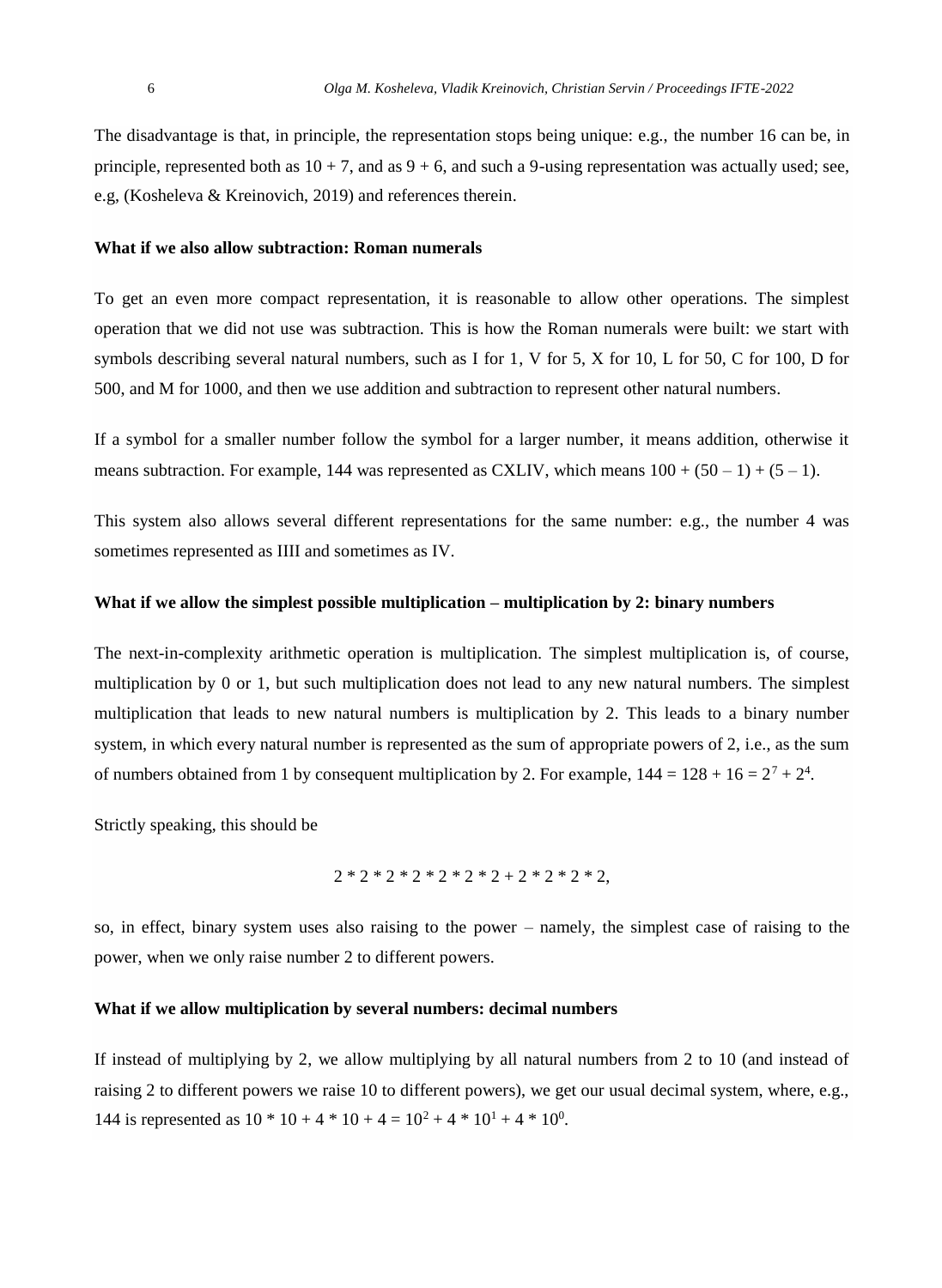This is the first example where a natural sequence differs from a historic one: decimal numbers were known for many centuries, since the  $4<sup>th</sup>$  century or even earlier, while binary numbers were only introduced by Leibniz in the 17 century.

#### **How to represent fractions**

Let us now switch to describing how we can represent fractions. To represent fractions, we need to use division to operations describing natural numbers. As we have mentioned, in computers, division a / b is implanted as a  $*(1/b)$ . So, a natural idea is to use the operation  $1/b$ .

#### **What if we only allow division by 2: binary fractions**

As we have mentioned, for a computer, the simplest possible division is division by  $b = 2 -$  and also repeated divisions by 2, which are equivalent to dividing by the corresponding power of 2. Since we allow division by 2, it is reasonable to also allow similar simpler operations: multiplication by 2 and addition. This leads to binary fractions like  $101.011_2 = 2^2 + 1 + 1/2^2 + 1/2^3$ .

#### **What if we only allow division by 10: decimal fractions**

Instead of division by 2, we can allow division by 10. This operation is easy for us humans (as opposed to being easier for computers). In combination with multiplication by 10 (and multiplication by natural numbers smaller than 10), this leads to our usual decimal fractions, e.g.:

$$
21.44 = 2 * 10 + 1 + 4 / 10 + 4 / 102.
$$

It is important to note that if we are only interested in *proper* fractions, i.e., fractions smaller than 1, then we do not need multiplication: all we need is to start with 9 digits 1, ..., 9, and allow division by 10 and addition. For example, 0.44 can be represented as  $0.44 = 4 / 10 + 4 / 10^2$ .

#### **What if we allow 1 / b for all natural numbers b: Egyptian fractions**

In the previous two sections, we considered the cases when we only allow division by one specific natural number:  $b = 2$  for binary fractions and  $b = 10$  for decimal fraction. A natural next idea is to allow divisions by any natural number, i.e., to allow fractions of the type 1 / b, where b is an arbitrary integer.

It turns out that if we are only interested in representing proper fractions, then any such fractions can be represented as the sum of numbers  $1/b$  of such type. For example,  $2/3 = 1/2 + 1/6$ ,  $3/4 = 1/2 + 1/4$ , etc. Such representations are known as *Egyptian fractions*, since this is how ancient Egyptians represented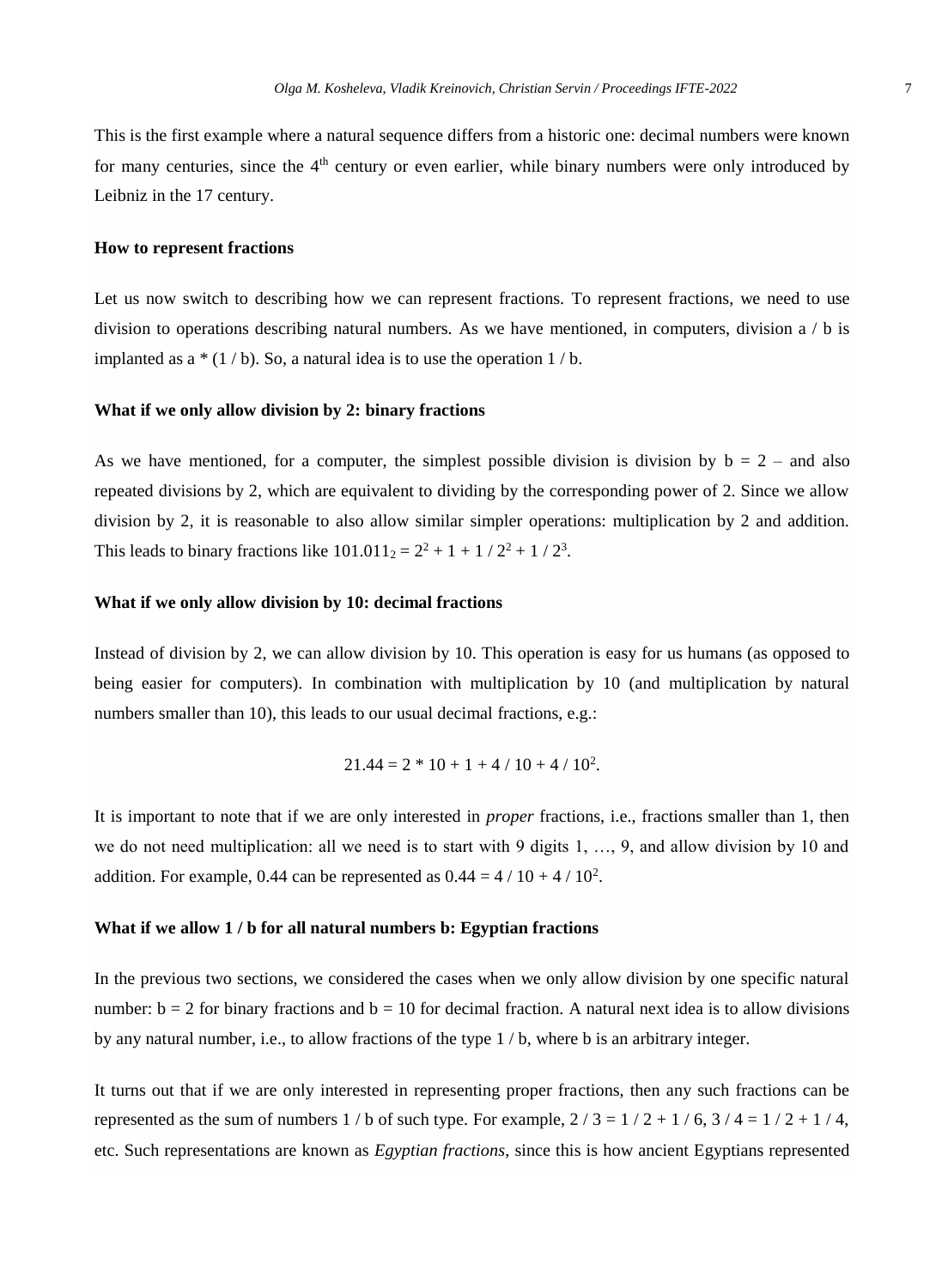fractions; see, e.g., (Boyer & Merzbach, 2011), (Kosheleva & Kreinovich, 2009), (Kosheleva & Villaverde, 2018) and references therein.

## **What if we allow 1 / b for all natural numbers b and multiplications by all natural numbers: regular fractions**

What if, in addition to the inverse, instead of adding, we allow multiplication by any natural number? In this case, we get all possible fractions of the type  $a/b$ , i.e., all regular fractions like  $2/3$  or  $3/4$ .

#### **What if we allow 1 / b for any numbers b: Kepler's fractions**

What if we allow  $1 / b$  for all possible numbers b? Of course, if we start with a finite list of numbers and only apply the operation  $1 / b$ , then all we get is the original numbers and their inverses. So, to be able to represent arbitrary non-negative rational numbers, we need to allow at least one more operation.

As we have mentioned earlier, the simplest arithmetic operation is adding 1. It turns out that if we start with 0 and use these two operations: the inverse 1 / b and adding one, then we can represent any non-negative fraction. This idea was first proposed by Kepler in (Kepler, 1619). Thus, such fractions are known as *Kepler fractions*; this representation is also known as *Calkin-Wilf tree.* 

Interestingly, in this case we have a unique representation of each positive fraction. Indeed, if we have a fraction a / b and the numerator and the denominator have a common factor, then we can divide both a and b by this factor and get a fraction in which a and b have no common divisors. In this case, we cannot have a  $=$  b, so we must have either  $a < b$  or  $a > b$ . If  $a < b$ , then  $a / b < 1$ , so we cannot get this number by adding 1 to a positive number; thus, we can get  $a/b$  by applying inverse to  $b/a$ .

If  $a > b$ , then we can represent a / b as  $(a - b) / b + 1$ . So to represent the number a / b this way, it is sufficient to represent the fraction  $(a - b) / b$ . In each such transformation, the maximum of numerator and denominator decreases, so in finitely many steps, this procedure will stop, and we will get the desired representation.

Let us illustrate this idea on the examples of fractions  $3/4$  and  $5/13$ . Let us start with  $3/4$ . Since  $3/4 < 1$ , we represent it as  $1/(4/3)$ . Here,  $4/3 = 1/3 + 1$ , i.e.,  $1/(1 + 1 + 1) + 1$ . Thus,

$$
3 / 4 = 1 / (1 / (1 + 1 + 1) + 1).
$$

For 5 / 13, we similarly have  $5 / 13 = 1 / (13 / 5)$ . Here,  $13 / 5 = 8 / 5 + 1$ , and  $8 / 5 = 3 / 5 + 1$ , so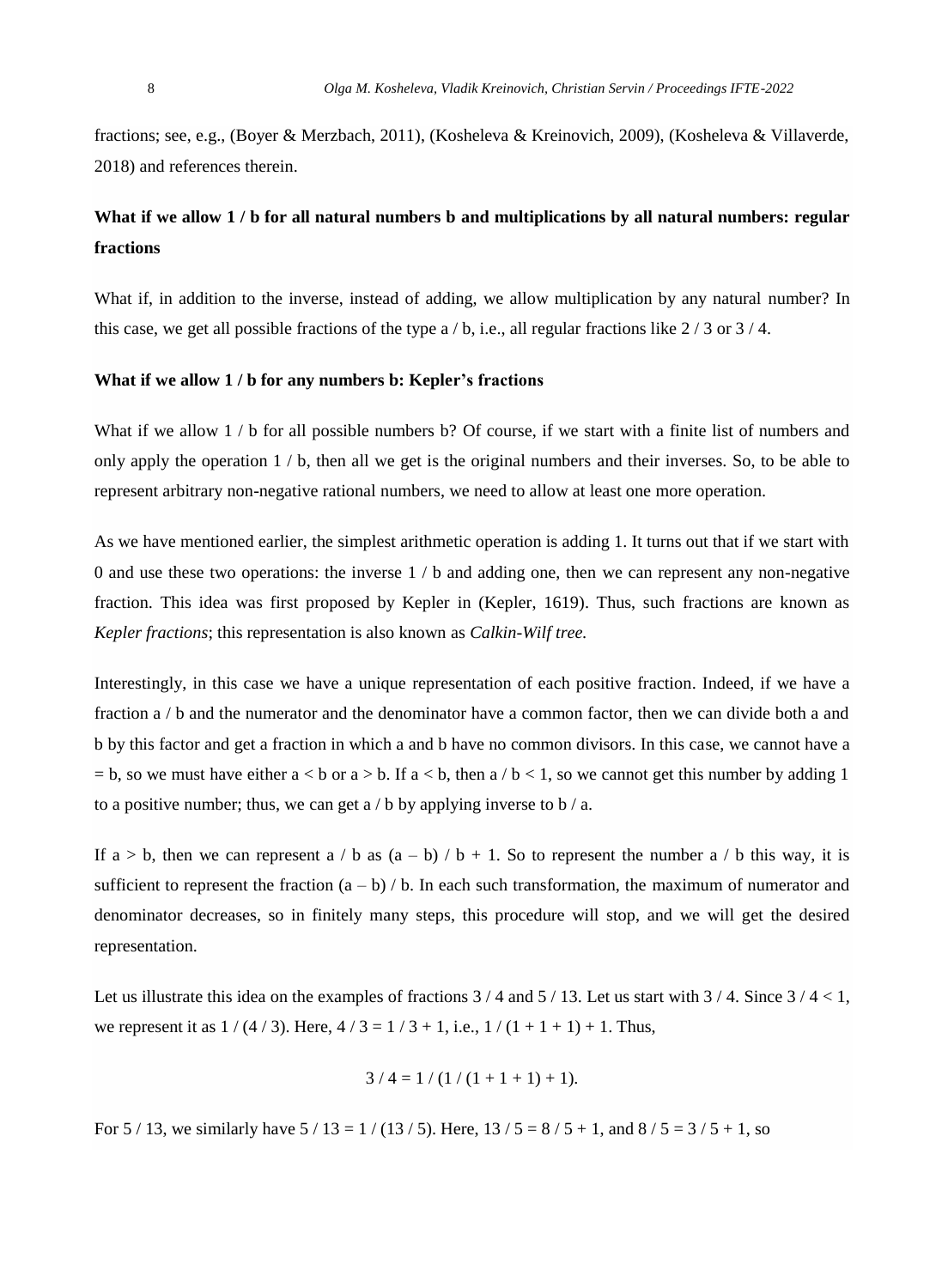$$
13 / 5 = 3 / 5 + 1 + 1.
$$

In this case,  $3/5 = 1/(5/3)$ , where  $5/3 = 2/3 + 1$ . In its turn,  $2/3 = 1/(3/2)$ , where  $3/2 = 1/2 + 1$ , i.e.,  $3/2 = 1/(1 + 1) + 1$ . So,  $2/3 = 1/(1/(1 + 1) + 1)$ ,  $5/3 = 1/(1 + 1/(1 + 1)) + 1$ , thus

 $3/5 = 1/(1/(1/(1+1)+1)+1),$ 

 $13/5 = 1/(1/(1/(1+1)+1)+1)+1+1$ , and

$$
5 / 13 = 1 / (1 / (1 / (1 / (1 + 1) + 1) + 1) + 1 + 1).
$$

Similar to Peano arithmetic, we can therefore describe non-negative rational numbers as follows:

- 0 is a non-negative rational number;
- $\bullet$  if a is a non-negative rational number, then  $a + 1$  is a non-negative rational number, and
- if a is a non-negative rational number different from 0, then  $1 / a$  is a non-negative rational number.

#### **Acknowledgments**

This work was supported in part by the National Science Foundation grants 1623190 (A Model of Change for Preparing a New Generation for Professional Practice in Computer Science), and HRD-1834620 and HRD-2034030 (CAHSI Includes), and by the AT&T Fellowship in Information Technology. It was also supported by the program of the development of the Scientific-Educational Mathematical Center of Volga Federal District No. 075-02-2020-1478, and by a grant from the Hungarian National Research, Development and Innovation Office (NRDI).

The authors are greatly thankful to the conference organizers for their encouragements and to the anonymous referees for their suggestions.

#### **References**

Boyer, C. B., & Merzbach, U. C. (2011) *History of Mathematics*. Hoboken, New Jersey: Wiley.

[Kepler, J.](https://en.wikipedia.org/wiki/Johannes_Kepler) (1619)*, [Harmonices Mundi](https://archive.org/stream/ioanniskepplerih00kepl#page/26/mode/2up)*, Linz: Johann Planck.

Knuth, D. E. (1980) *The Art of Computer Programming. Vol. 2: Seminumerical Algorithms*. Boston,